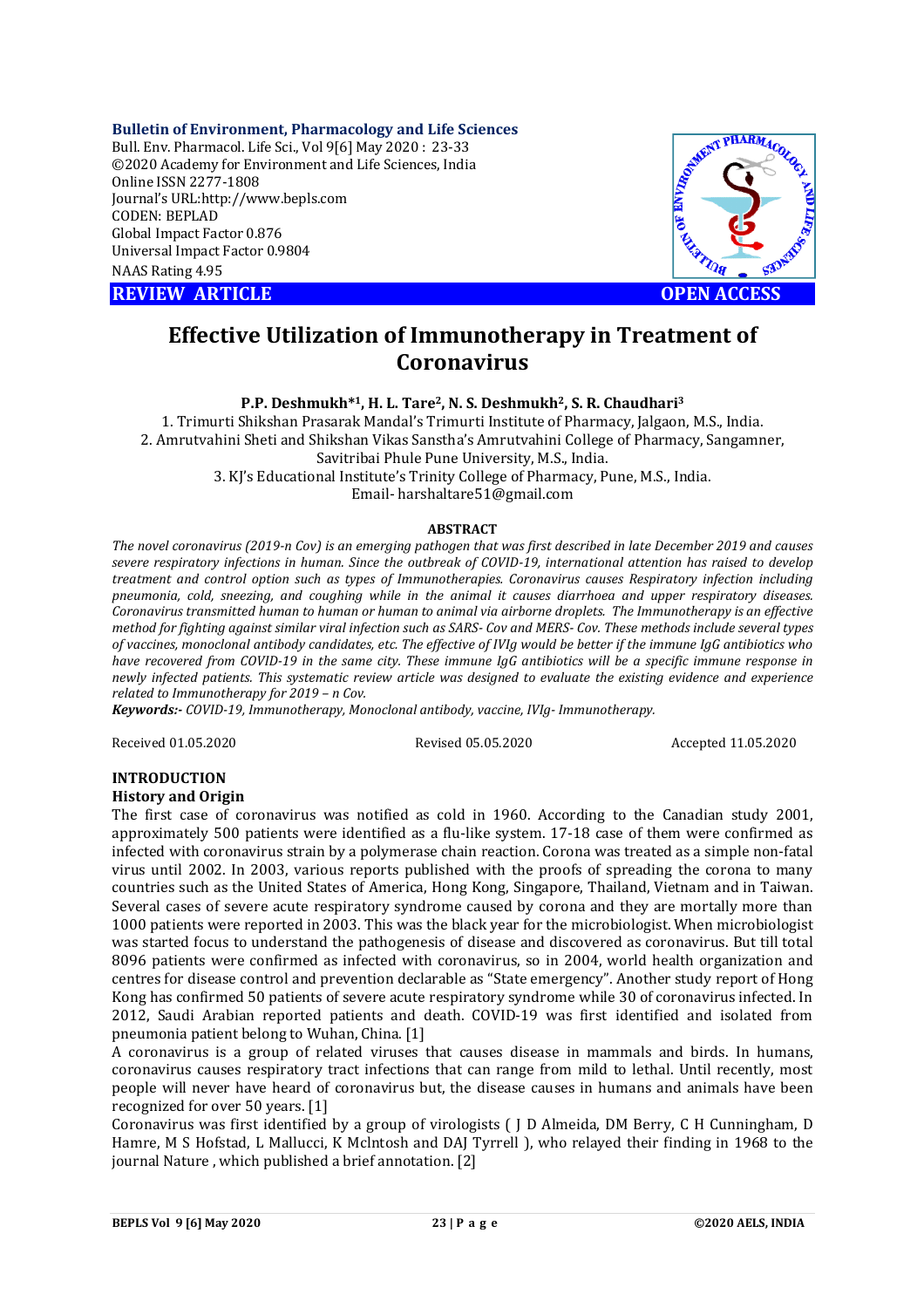Coronavirus (COVID-19) are positive sense, single-stranded RNA virus. Family of the virus is Coronaviridae ( subfamily – coronavirinae ) that infect a wide host range to produce disease ranging from the common cold to severe/fatal illnesses. The novel virus was initially named "2019-n Cov" which was changed to "SARS-Cov 2" by the coronavirus study group ( CSG ) of the international committee on taxonomy of virus ( ICTV ), since it was found to the sister virus of severe acute respiratory syndrome coronavirus (SARS –Cov ). The ongoing coronavirus threat that emerged in China has rapidly spread to other countries and has been declared as a Global Health Emergency by the World Health Organization ( WHO ). [2]

As both SARS – Cov and SARS – Cov 2 ( 2019-n Cov ) have the same receptor for virus entry, potential biotherapeutics to prevent SARS entry could be extrapolated to block the virus attachment or entry, monoclonal antibodies are preferred due to their specificity, purity, low risk of blood-borne pathogen contamination and safety compared to serum therapy and intravenous immunoglobulins preparation. [2] Four Human coronaviruses produce symptoms that are generally mild:-

- Human coronavirus OC43 ( HCov-OC43 ), beta-Cov
- Human coronavirus HKU ( HCov-HKU1 ), beta-Cov
- Human coronavirus 229E ( HCov-229E ), alpha-Cov
- Human coronavirus NL63 ( Hcov-NL63 ), alpha-Cov

### Wuhan coronavirus

Coronaviruses are a family of infections that include the common cold, and viruses<br>such as SARS and MERS



**Fig 1:- Covid 19 Symptoms and Potential Complications [3]**

Three Human coronaviruses produces symptoms that are potentially severe:-

- The Middle East respiratory syndrome-related coronavirus ( MERS-Cov ), beta-Cov
- Severe acute respiratory syndrome coronavirus ( SARS-Cov ), beta-Cov
- Severe acute respiratory syndrome ( SARS-Cov2) beta-Cov

Characteristics of human coronavirus strains MERS-Cov, SARS-Cov, SARS-Cov2 and related disease:-

| Class           | MERS-Cov    | SARS-Cov    | SARS-Cov-2         |
|-----------------|-------------|-------------|--------------------|
| <b>Diseases</b> | <b>MERS</b> | <b>SARS</b> | COVID-19           |
| Outbreak        | 2012.       | 2002-2004   | 2019-2020 pandemic |
|                 | 2015,       |             |                    |
|                 | 2018        |             |                    |

### **Epidemiology:-**

| Date of first identified case     | June 2012 | November 2002 | December 2019 |
|-----------------------------------|-----------|---------------|---------------|
| Location of first identified case | Jeddah,   | Shunde,       | Wuhan,        |
|                                   | Saudi,    | China         | China         |
|                                   | Arabia    |               |               |
| Age average                       | 56        | 44            | 56            |
| Sex ratio (M:F)                   | 3.3:1     | 0.8:1         | 1.6:1         |
| Confirmed cases                   | 2494      | 8096          | 2,416,135     |
| Deaths                            | 858       | 774           | 165,939       |
| Case fatality rate                | 37%       | 9.2%          | 6.9%          |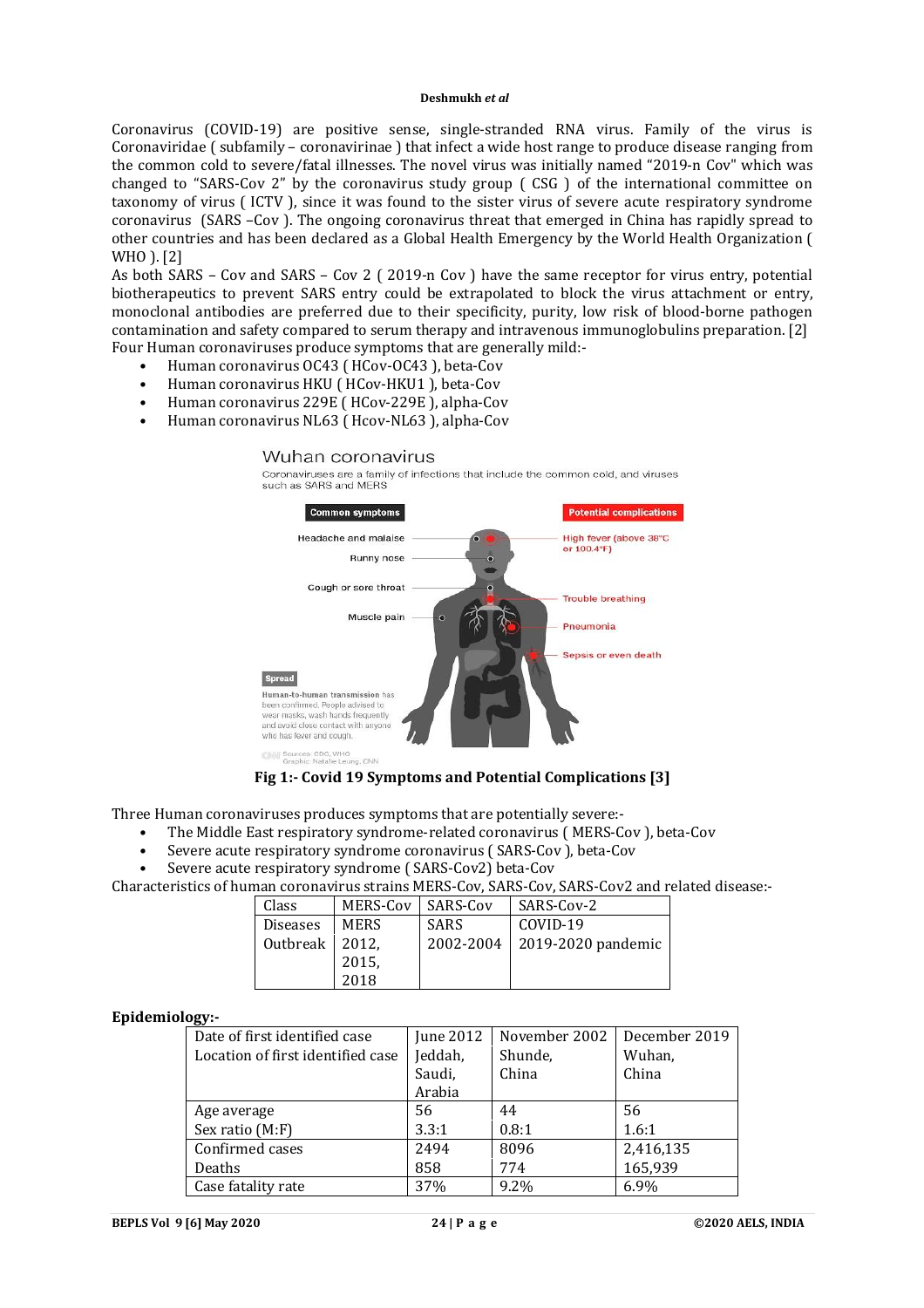# **Symptoms :-**

| Fever           | 98%   | 99-100% | 87.9% |
|-----------------|-------|---------|-------|
| Dry cough       | 47%   | 29.75%  | 67.7% |
| Dyspnoea        | 72%   | 40-42%  | 18.6% |
| Diarrhoea       | 26%   | 20-25%  | 3.7%  |
| Sore throat     | 21%   | 13-25%  | 13.9% |
| Ventilation use | 24.5% | 14-20%  | 14.1% |

**Note:-**

- Based on data from Hong Kong
- Data as of 20 April 2020

# **Virus classification:-**

| Sr. No | <b>Unranked</b> | <b>Virus</b>      |
|--------|-----------------|-------------------|
|        | Realm           | Riboviria         |
|        | Phylum          | Incertae sedis    |
|        | Order           | Nidovirales       |
| 4      | Family          | Coronaviridae     |
| 51     | Subfamily       | Orthocoronavirina |

# **IMMUNOTHERAPY**

Immunotherapy or biological therapy is the treatment of disease by activating or suppressing the immune system. Immunotherapies designed to elicit or amplify an immune response are classified as activation Immunotherapies. [4]

### **Immunomodulators :-**

Immunomodulators are the active agent of Immunotherapy. They are a diverse array of recombinant, synthetic and natural preparation.

| Sr.No | <b>Class</b>                | <b>Example agent</b>                                    |
|-------|-----------------------------|---------------------------------------------------------|
|       | Interleukins                | IL-2, IL-7, IL-12                                       |
| 2)    | Cytokines                   | Interferons, G-CSF                                      |
| 3)    | Chemokines                  | CCL3, CCL26, CXCL2                                      |
| 4)    | Immunomodulatory imide drug | Thalidomide and it's analogue (lenalidomide, apremilast |
|       | <b>Other</b>                | Cytosine phosphate guanosine                            |

### **Immune enhancement therapy**

Autologous Immune enhancement therapy uses a person's own peripheral blood-derived natural killer cells, cytotoxic T lymphocyte epithelial cells and other relevant immune cells are expanded *in vitro* and then reinfused.

### **Suppression Immunotherapies:-**

Immune suppression dampens abnormal immune response in autoimmune disease or reduces a normal immune response to prevent the rejection of transplanted organs or cells.

- **Immunosuppressive drugs:-** Immunosuppressive drugs help manage organ transplantation and autoimmune diseases. The immune response depends on lymphocyte proliferation cytostatic drug is immunosuppressive.
- **Immune tolerance:-** The body naturally does not launch an immune system attack on its tissues. Immune tolerance therapy seeks to reset the immune system so that the body stops mistakenly attacking its organs or cells in autoimmune disease or accepts foreign tissue in organ transplantation.

# **Innate Immune response:-**

The innate immune response is one of the two main immunity strategies found in vertebrates ( the other beings the adaptive immune system ). The innate immune system is an older evolutionary defences strategy. Relatively speaking and it's the dominant immune system response found in plants, fungi, insects and primitive multicellular organism. [4].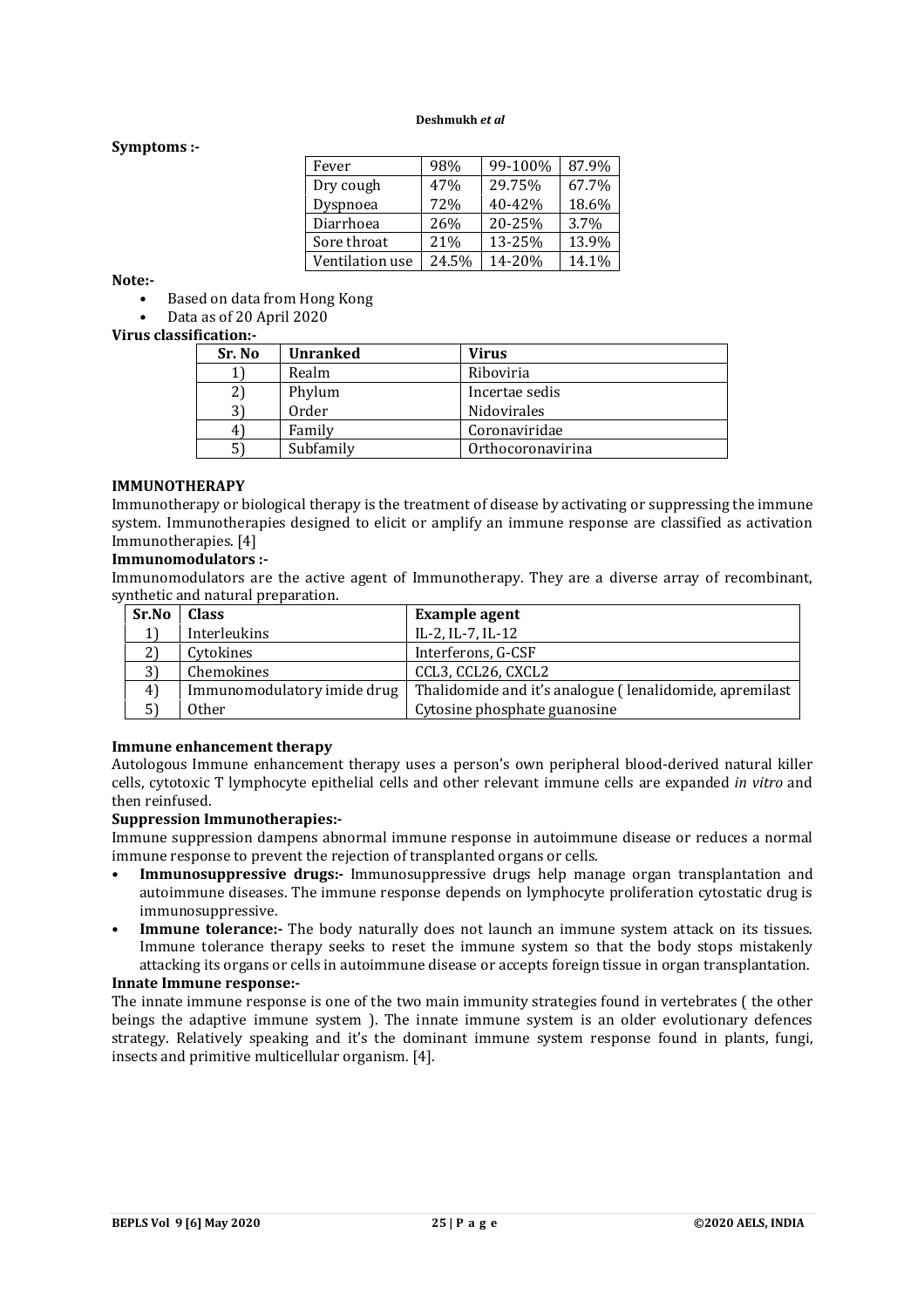

**Fig 2 :- Innate Immune response (Mount Sinai Health System, NY) [5]**

- **Pathogen recognition receptor:** The host innate immune system detects viral infections by using pattern recognition receptor ( PRRs ) to recognize pathogen-associated patterns ( PAMPs ). At present, the known PRRs mainly include toll-like receptor ( TLR ), RIG-like, receptor ( RLR), NoD- like receptor ( NLR ), C-type lectin-like receptor ( CLmin ), and free-molecule receptor in the cytoplasm, such as cGAS, IFI16, STING, DAI, and so on.
- **Toll-like receptor:-** PAMPs recognize by toll-like receptor ( TLRs ) include lipids, lipoproteins, protein and nucleic acid of the bacterial, viral, parasites and fungal origins. The recognition of PAMPs by TLRs also occurs in cell membranes, endosomes, lysosomes and endocytolysosomes and other location in cells. Different TLRs can include different biological response via subsequent activation of varied adapter proteins, such as MyD88, TIRAP, TRIP and TRAM but varied adapter proteins all share the Toll/Interleukin-1 receptor ( TIR ) structure. [6]
- **RIG-I-like receptor:-** RIG-I-like receptor ( RLRs ), including the H family members RIG-I ( DDx58 ), MDAS ( IFSH ) , and LGP2, primarily recognize nucleic acids of RNA viruses. They have a DExD/H-box. RNA helicase structure and a C-terminal structure ( CTD ), while RIG-I and MDA5 have an N-terminal caspase recruitment structure (CARD), to interact with the downstream adapter MAVS.
- **Nucleotide-binding and oligomerization domain-like receptors:-** Nucleotide-binding and oligomerization domain ( NOD ) – like receptor ( NLRS ) are a class of patterns recognition receptor, which are recognized components of pathogen and contains a conserved NOD structure NLR receptor family members are divided into their subclasses according to their function. The first NLC subclasses form complexes with a variety of protein and these complexes are defined as inflammasome that contains at least eight NLR protein, including NLRP1, NLRP3, NLRP6, NLRP4, NLRC5W and AY2. The second subclass is essential to reproductive and embryo regeneration. The third subclass is comprised of regulatory NLRS. These NLRs are positive or negative conditions inflammatory signalling cascade pathways.[7]
- **C-type lectin-like receptor:-** C-type lectin-like receptor ( CLRs ) are a large family of soluble, transmembrane pattern recognition receptor with more than 1000 members, which are widely expressed in myeloid cells. Due to its motif structure in the intracellular region with multiple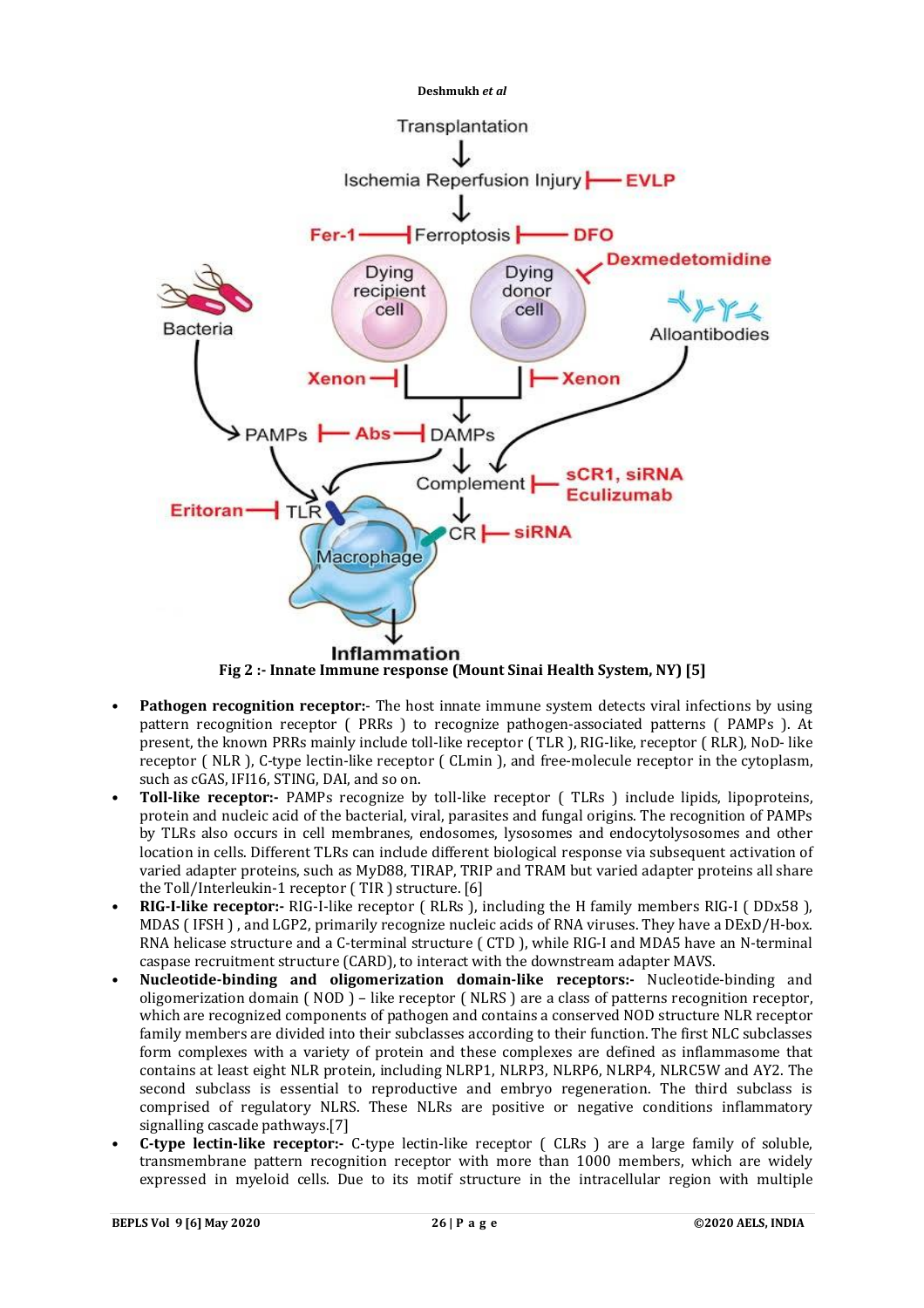signalling pathways, the CLR receptor has a wide range of functions including cell adhesion, induction of endocytosis, phage, tissue repair, platelet activation and natural immune response.

- **Cytoplasmic DNA receptor:-** Exogenous microbial DNAs are recognized by host DNA receptors. In addition to TLRg in the family, cytoplasmic DNA receptor ( CDR ) can recognize DNA CpG island. More than 10 CDRS distributed in the cytoplasm have been identified, including AIM2-like receptor ( ALRs ), DNA dependent activator of IFN-regulators factors ( DAI ), interference stimulator of interferons gene ( STING ).
- **Type I interferons:-** When a virus invaded the host, PRRs initially recognize the viral nucleic acid, collect the specific signal adapter protein, activate IRF3 and IRF7 before being translocated to the nucleus and promote the synthesis of type I interferons ( IFNs). Type I IFNs subsequently activate the downstream JAK-STAT signal pathway, promote the expression of IFM stimulated genes ( ISGS ). [8]
- **Dendritic cells :-** Dendritic cells (DCs) play a key role in innate immune and adaptive immune response. As the strongest antigen-presenting cells in the organism, they effectively stimulate the activation of T-lymphocyte and beta-lymphocyte, thus combining innate and adaptive immunity.
- **Defensins:-** Defensins are a family of endogenous antibiotics peptide molecules, which widely exists in human, animals and plants, are important for the host's innate defense system. Defensins have broad-spectrum antimicrobial activities. *In vitro* inhibition experiments shows that Defensins have a killing effect on bacteria, fungi, Mycoplasma, chlamydia, spirochetes, tumour cells and viruses. [9]

# **Adaptive immune response:-**

The adaptive immune system also referred to as the acquired immune system, is a subsystem of the immune system that is composed of the specialized pathogen by preventing that eliminate pathogen by preventing their growth. The acquired immune system is one of the two main immunity strategies found in vertebrates ( the other beings the innate immune system ). [10]



• **Immune response of T cells:-** MERS-Cov and SARS-COV are beta-coronavirus that can cause fatal lower respiratory tract infections and extrapulmonary manifestation T-cells, CD4+ T cells and CD8+ T cells particularly play a significant antiviral role by balancing the combat against pathogen and the risk of developing autoimmunity or overwhelming inflammation, CD4+ T cells promote the production or virus-specific antibodies by activating T-cells are cytotoxic and kill viral infected cells. CD8+ T-cells account for about 80% of total infiltrative inflammatory cells in the pulmonary interstitial in SARS-COV infected patients and play a vital role in clearing CoVs in infected cells and including immune injury. In addition by comparing T-cells deficient BALB/C mice ( transducer by ad5-hdp4 ) with control and B-cell-deficient mice, some researchers determined that T-cells could survive in the infected lungs and destroy the infected cells.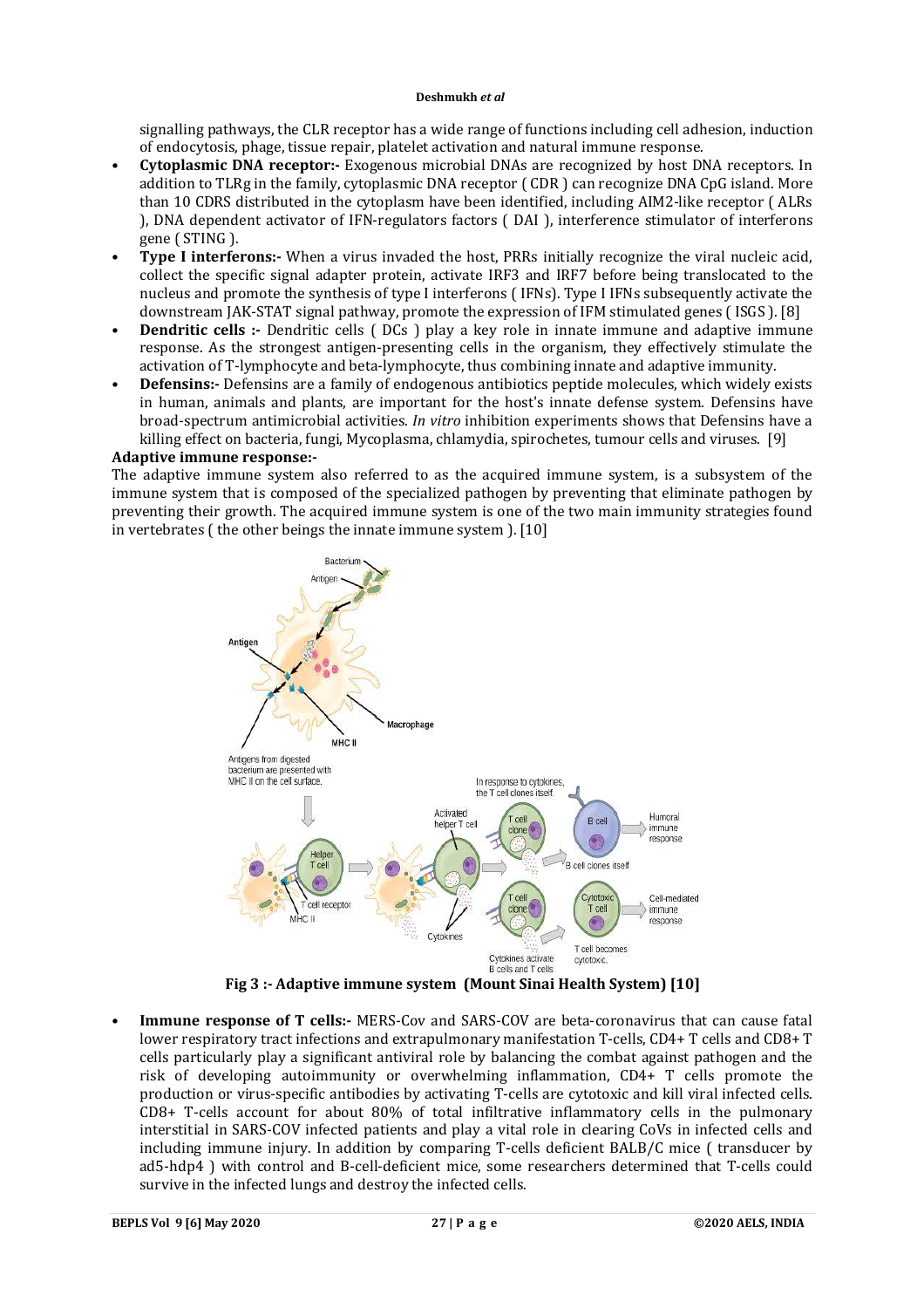- **Humoral immune response:-** B-cells subsets with phenotypes characteristic of naive, non-isotype switched, memory cells and antibody. Secreting cells accumulated in CoVs. The antigen stimulation of MERS-COV infections was clarified by using the specific 9-mer peptide "CYSSLIDY", which located at position 437 to 445 within the region of the s-glycoprotein. The sequence has the highest B cells antigenicity plot and can form the greatest number of computerized stimulation report shows that humoral immunity is essential to control the patient who has survived MERS-COV infections have been described including MCA1, CDC-C2, CSC-C5, CDC-A2, CDC-A10, MERS-GD27 and MERS-GD33. [11]
- **Antibody response to coronaviruses infections:-** The antibody response *in vivo* is a dynamic and complex mixture of monoclonal antibodies (MAbs), which work together to target different antigenic domains on the envelope glycoprotein of the virus. It is important to determine whether the antibodies are powerful in the adaptive immune response to MERS-COV infections. Research from all over the world has described more than 20 kind of monoclonal antibodies, most of which are human or humanized antibodies. The virus uses its spike proteins as an adhesion factor to facilitate host entry through a special receptor called dipeptidyl peptidase-4 ( DPP4 ).

# **MODE OF SPREADING**

People can get the infection through close contact with a person who has symptoms from the virus including cough and sneezing. Generally, coronavirus was spread via airborne zoonotic droplets. Virus was replicated in ciliated epithelium that caused cellular damage and infection at the infected site. According to a study published in 2019 angiotensin-converting enzymes 2 (ACE.2), a membranes exopeptidase in the receptor used by coronavirus in the entry to human cells virus transmission routes were represented. [12]



**Fig 4 :- Mode of spreading (WHO, CDC, Images)**

### **Vaccine:-**

Vaccine is a biological preparation that provides active acquired immunity to a particular infection disease. A vaccine typically contains an agent that resembles a diseases-causes microorganisms and is often made from weakened or killed forms of the microbe, it's toxic, or one of it's surface protein. [13] **Type of vaccines :-**

- Live-attenuation vaccine
- Inactivated vaccine
- Subunit, recommended, polysaccharide and conjugated vaccine
- Toxoid vaccine

Vaccines are a clever fake-out. They make the body thinks infected. So, it stimulates this immune response. For instance, the measles vaccines trick the body into thinking it has measles.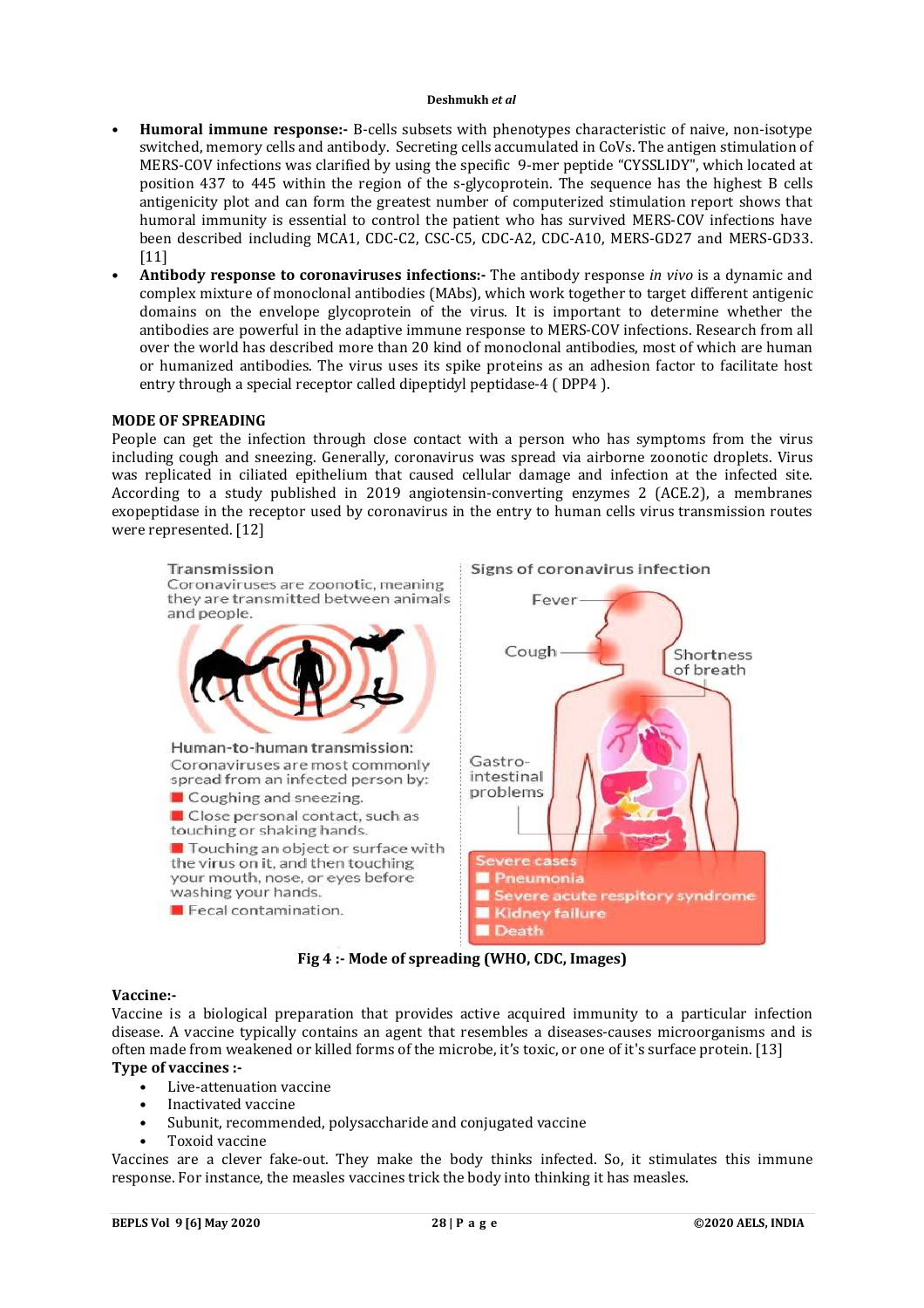Multiple strategies are adopted in the development of CoVs vaccine; most of this target the surfaceexposed as the major induce S-proteins based strategy have been attempted for developing Cov vaccine, e.g, use of full-length S protein or S1receptor-binding domain ( RBD ) and expression in virus-like particle ( VLP ), ( DNA ) or viral vectors. Recombinant adenovirus-based vaccine expressing MERS-Cov S protein induce systemically. IgG, secretory IgA and lungs residents memory T-cells response, when administered intranasal into BALB/, ( mice and provided long-lasting neutralization immunity to MERS spike pseudotyped virus, thereby suggesting that the vaccine may confer protection against MERS-Cov.

The immune response to these vaccine candidates was evaluated in BALB/C mice for a cellular and humoral immune response which showed that RV-based vaccine stimulated significantly higher level of cellular immunity and earlier antibody response in comparison to the GEM particle vector.

# **About LEAPS :-**

The ligand antigen Epitope presentation system ( LEAPS ) platform technology has demonstrated in several animal models the ability to design antigen-specific Immunotherapies peptide that preferentially directs the immune response to a cellular ( e.g, T-cells ), humoral ( antibody ) or mixed response and are also capable of enhancing importance T-regulatory ( Treg ) response.

Therefore, the LEAPS technology provides the opportunity to develop Immunotherapeutic products for disease for which disease-associated antigenic peptide ( s ) sequence have already been identification disease ( e.g, RA ), allergic asthma and allergy, select CNS disease ( e.g, Alzheimer's ) and the COVID-19 virus. [14].

# **Supplements:-**

**An Important Note:-** No supplements will cure or prevent disease.

With the 2019 coronavirus COVID-19 pandemic, it's especially important to understand that no supplements, diet or other lifestyles modification other than physical distancing and proper hygiene practices can protect you from COVID-19.

Your immune system consists of a complex collection of cells, process and chemicals that constantly defend your body against invading pathogen, including viruses, toxins. [15].



**Fig 5 :- Supplements** 

Here are 12 supplements that are known for their immune-boosting potential.

- **Vitamin D** :- Vitamin D is a fat-soluble nutrient essential to the health and functioning of your immune system. Vitamin D enhance the pathogen fighting effect of monocytes and macrophages white blood cells that are an important part of your immune defence and decreases inflammation which helps promote an immune response. The major natural source of the vitamin is a synthesis of cholecalciferol in the lower layers of skin epidermis through a chemical reaction that is dependent on sun exposure specifically UVB radiation skin, synthesis is biologically inactive.
- **Zinc** :- Zinc is a mineral that's commonly added to supplements and other healthcare products like lozenges that are meant to boost your immune system. This is because zinc is essential for immune system functions. Zinc is needed for immune cell development and communications and plays an important role in the inflammatory response. A deficiency in this nutrient significance affects your immune system ability to function properly resulting in an increased risk of infection and disease, including pneumonia.
- **Medicinal Mushrooms:-** Medicinal Mushrooms have been used since ancient times to prevent and treat infections and disease. Many types of medicinal mushrooms has been studied for their immuneboosting potentials. Some research specific type of medicinal mushrooms may reduce symptoms of certain conditions, including asthma and lungs infections. Many other medicinal mushrooms have been studied for their beneficial effect on immune health as well. Medicinal Mushrooms products can be found in the form of tincture, teas and supplements.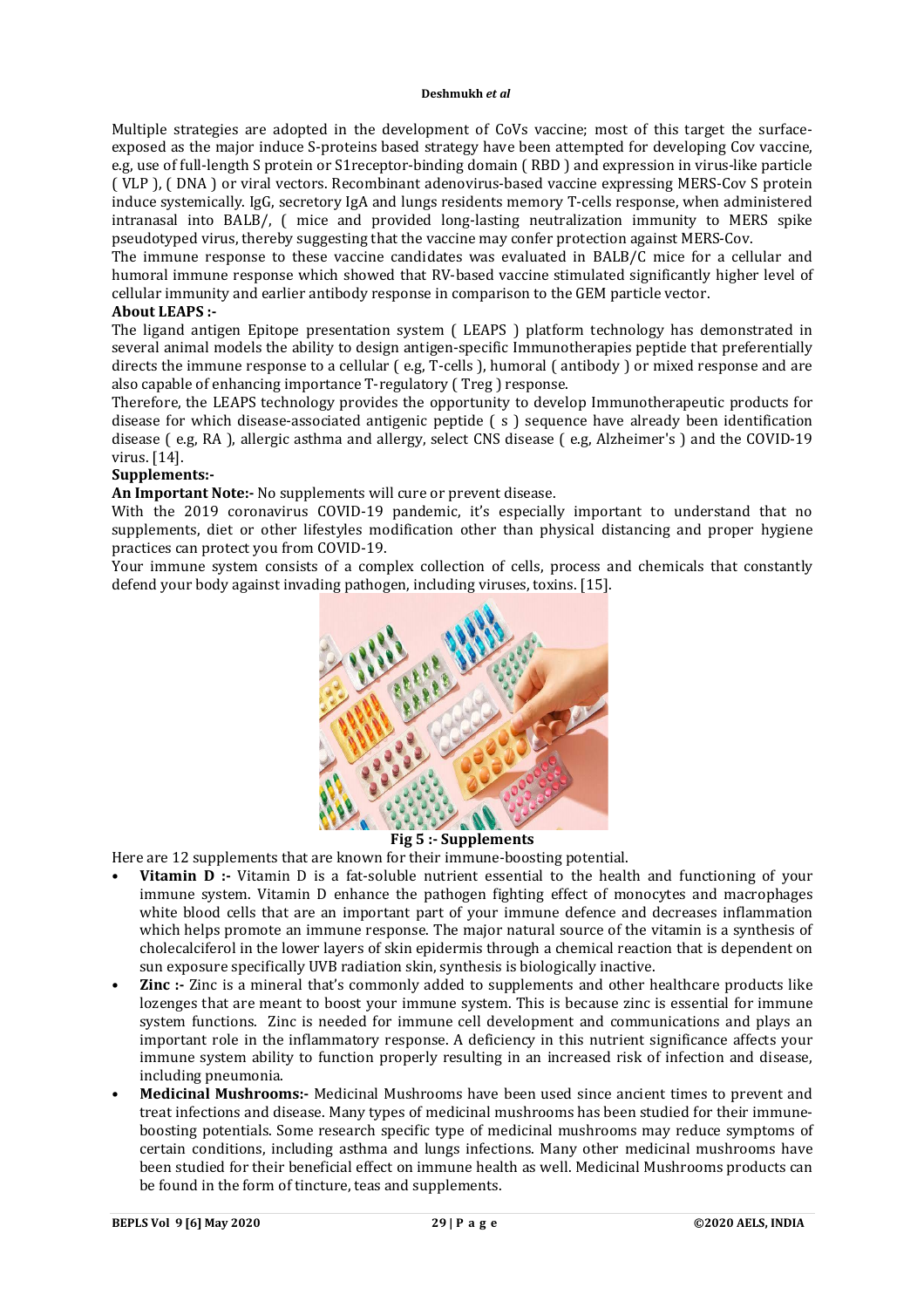- **Astragalus:-** Astragalus is a herb commonly used in the Traditional Chinese Medicine ( TCM ). Animal research suggests that it's exact to significantly improve immune-related response.
- **Selenium:-** The selenium is a mineral that's essential for immune health. Animal research demonstrated that selenium supplements may enhance anti-viral defense against influence strains, including H1N1.
- **Garlic:-** Garlic has powerful anti-inflammatory and anti-viral properties. It has been shown to enhance immune health by stimulating protective white blood cells like NK cells and macrophages. Currently, garlic is used as a dietary supplement for many purposes including high blood cholesterol, high blood pressure and the common cold as well as in attempts to prevent cancer and other diseases.
- **Andrographis :-** This herb contains andrographolide, a terpenoids compound found to have an antiviral effect against respiratory diseases causing viruses, including enteroviruses D68 and influenza A.
- **Liquorice:-** Licorice contains many substances, including glycyrrhizin that may help protect against viral infection. According to test-tube research, glycyrrhizin exhibits antiviral activity against severe acute respiratory syndrome-related coronavirus ( SARS-COV ).
- **B complex vitamins:-** B vitamins, including B12 and B6, are important for healthy immune response. Yet many adults are deficient in them, which may negatively affect immune health.
- **Curcumin:-** Curcumin is the main active compound in turmeric. It has powerful anti-inflammatory properties and animals studies indicated that it may help improve immune function and is a very strong anti-oxidant.
- **Echinacea:-** Echinacea is a genus of plant in the daisy family. Certain species have been shown to improve immune health and may have an antiviral effect against severe respiratory viruses, including syncytial virus and retroviruses.
- **Propolis:-** Propolis is a resin-like material produced by honeybees for use as a sealant in hives. Though it has an impressive immune-enhancing effect and may have antiviral properties as well more human research is needed. [16]

# **Vitamin C**

Vitamin C is an essential nutrient with several roles in your body, It's a potent antioxidant, meaning it can neutralize unstable compound in your body called free radicals and help prevent or reverse cellular damage caused by these compound.

While physician and Researchers are studying the effect of high dose intravenous (IV) vitamin C on the new coronavirus, no supplements, including vitamin c, can prevent or treat COVID-19.

• **How does it affect immunity? :-** Vitamin C affects your immune health in several ways. Its antioxidant activity can decrease inflammation functions vitamin c also keep your skin healthy by boosting collagen production, helping the skin severe as a function barrier to keep the harmful compound from entering your body.

The vitamin also boosts the activity of phagocytes, immune cells that can " swallow " harmful bacteria and other particles.

- **Here are some common forms of Vitamin C:-**
- Ascorbic Acid
- Buffered Vitamin C
- Vitamin C with bioflavonoids
- Topical Vitamin C

An article published in the Chinese Journal of infection disease the Shanghai medical Association endorsed the use of high dose vitamin C as a treatment for hospitalized people with COVID-19.

Does that are magnitudes higher than the DV are recommended to be given through IV to improve lung functions, which may help keep a patient off of mechanical ventilation or life support. [17]

# **The best food for boosting your immune system**

The immune system consists of organs, cells, tissue and protein. Together, these carry out a bodily process that fights off pathogens, which are the viruses, bacteria and foreign bodies that causes infection or disease.

When the immune system comes into contact with a pathogen, it triggers an immune response. The immune system systems release antibodies, which attach to the antigen on the pathogen and kill them.

In a corporation, specific food into the diet may strengthen a person's immune response, read on to discover 14 foods that boost the immune system.

• **Blueberries:-** Blueberries contain a type of flavonoids called anthocyanin, which had antioxidant properties that can help boost a person's immune system. A 2016 study noted that respiratory tract's immune defense system.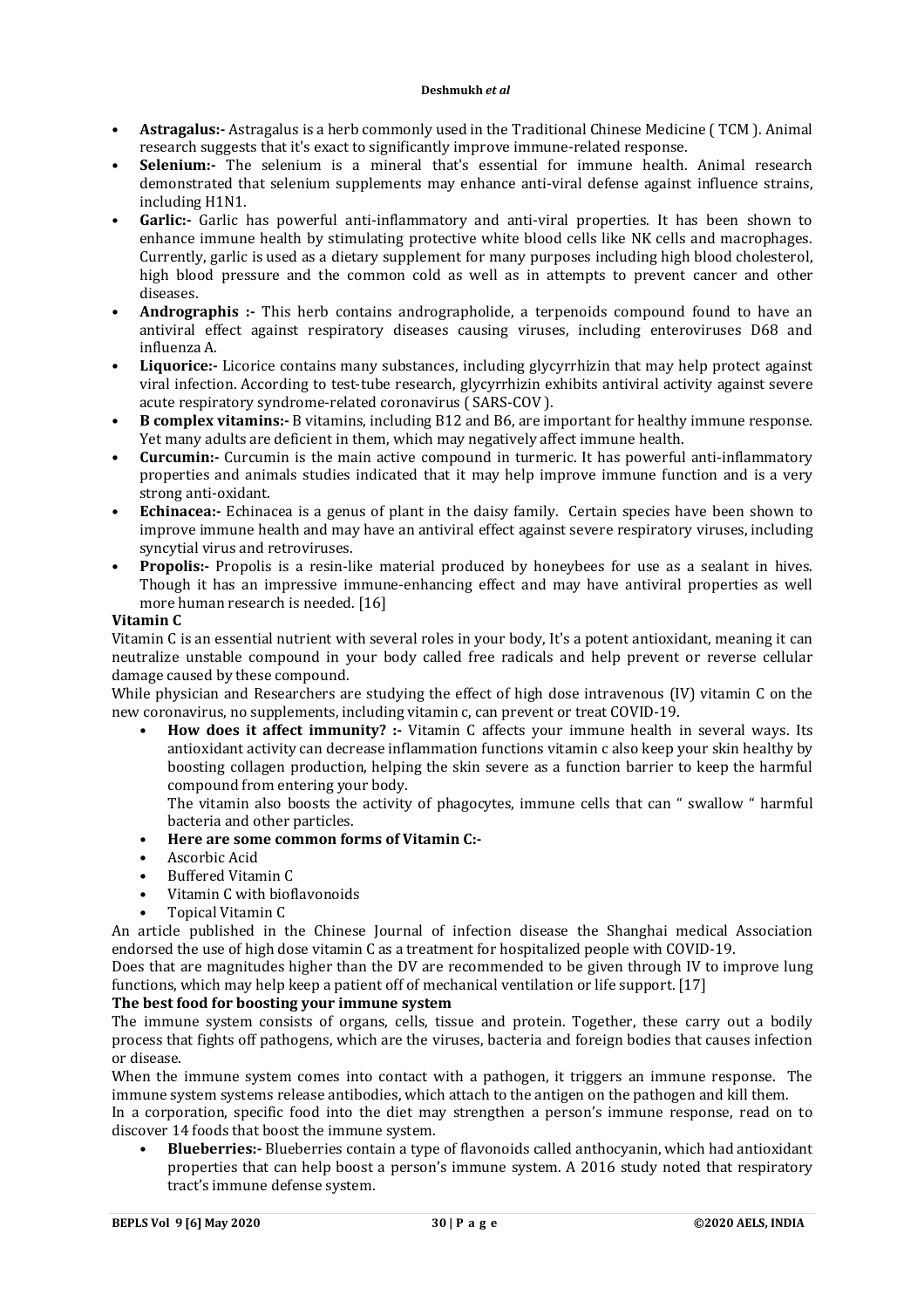Researchers found that people who ate foods rich in flavonoids were less likely to get upper respiratory tract infections or common cold than those who did not.

• **Dark chocolate:-** Dark chocolate contains an antioxidant called theobromine, which may help to boost the immune system by protecting the body's cells from free radicals. Free radicals are molecules that the body produce when it breaks down food or comes into contact with pollutants free radicals can damage the body's cells and may contribute to disease.

Despite its potentials benefit, dark chocolate is high in calories and saturated fat, so it is important to eat in moderation.

- **Turmeric:-** Turmeric is a yellow spice that many people use in cooking. It is also present in some alternative medicine. Consuming turmeric this due to the qualities of Curcumin a compound in turmeric.
- **Oily fish:-** Salmon, tuna, pilchards and other oily fish are a rich source of omega-3-fatty acids. According to a 2014 report, long-term intake of omega-3-fatty acids may reduce the risk of rheumatoid arthritis ( RA ).

RA is a chronic autoimmune condition that occurs when the immune system mistakenly attacks a healthy part of the body.

- **Broccoli:-** Broccoli is another source of vitamin c. It also contains potent antioxidants such as sulforaphane for these reasons, it is a good choice of vegetables to eat regularly to support immune system health.
- **Sweet potatoes:-** Sweet potatoes are rich in beta carotene, a type of antioxidant the gives the skin of the potatoes it's organs colour. It helps to make skin healthy and may even provide some protection against skin damage from ultraviolet (UV) rays.
- **Spinach:-** Spinach may boost the immune system, as it contains many essential nutrients and antioxidant including:-
	- Flavonoids
	- Carotenoids
	- Vitamin C
	- Vitamin E
	- Vitamin C & E can help support the immune system.
- Ginger**:-** People use ginger in a variety of dishes and dessert, as well as in teas. According to a review, ginger has anti-inflammatory and antioxidant properties and is likely to offer health benefits. However more research or not it can effectively prevent illnesses.
- **Green tea:-** Green tea contains only a small amount of caffeine, so people can enjoy it as an alternative to black tea or coffee. Drinking it may also strengthen the immune system. As with blueberries, green tea contains flavonoids which may reduce the risk of a cold.
- **Kefir:-** Kefir is a fermented drink that contains the live culture of bacteria that are beneficial for Health. Initial research suggests that drinking kefir may boost the immune system. According to a 2017 Review, various studies have shown the required consumption of kefir can help with :-
	- Fighting bacteria
	- Reducing inflammation
	- Increasing antioxidant activity
- **Sunflower seeds:-** Sunflowers seeds can make a tasty addition to salad or breakfast bowls. They are a rich source of vitamin E, an antioxidant. In the same way as other antioxidants, vitamin E important immune function. It does this by fighting off free radicals which can damage cells.
- **Almond :-** Almond is another excellent source of vitamin E. They also contain manganese, magnesium and fibres. A small handful or a quarter of a cup of almond is a healthful snack that may benefit the immune system.
- **Organs or Kiwi fruit:-** Orange and kiwi are an excellent source of vitamin c, which is the vitamin that many people, turn to when they feel a cold developing. While scientists are still not sure exactly how it helps vitamin c may reduce the duration of commons cold symptoms and improve the function of the human immune system.
- **Red bell pepper:** For people trying to avoid the sugar in fruits, red bell pepper are excellent alternative sources of vitamin C. Stir-frying and roasting both preserved the pepper better than steaming or boiling, according to study on the cooking method. [17]

# **CORONAVIRUS, PRECAUTIONS AND STRENGTHENING THE IMMUNE SYSTEM**

Before this recent outbreak of the Wuhan Coronavirus. Likely, most people had never heard of this strain of virus even though other forms have caused a significant outbreak in the past.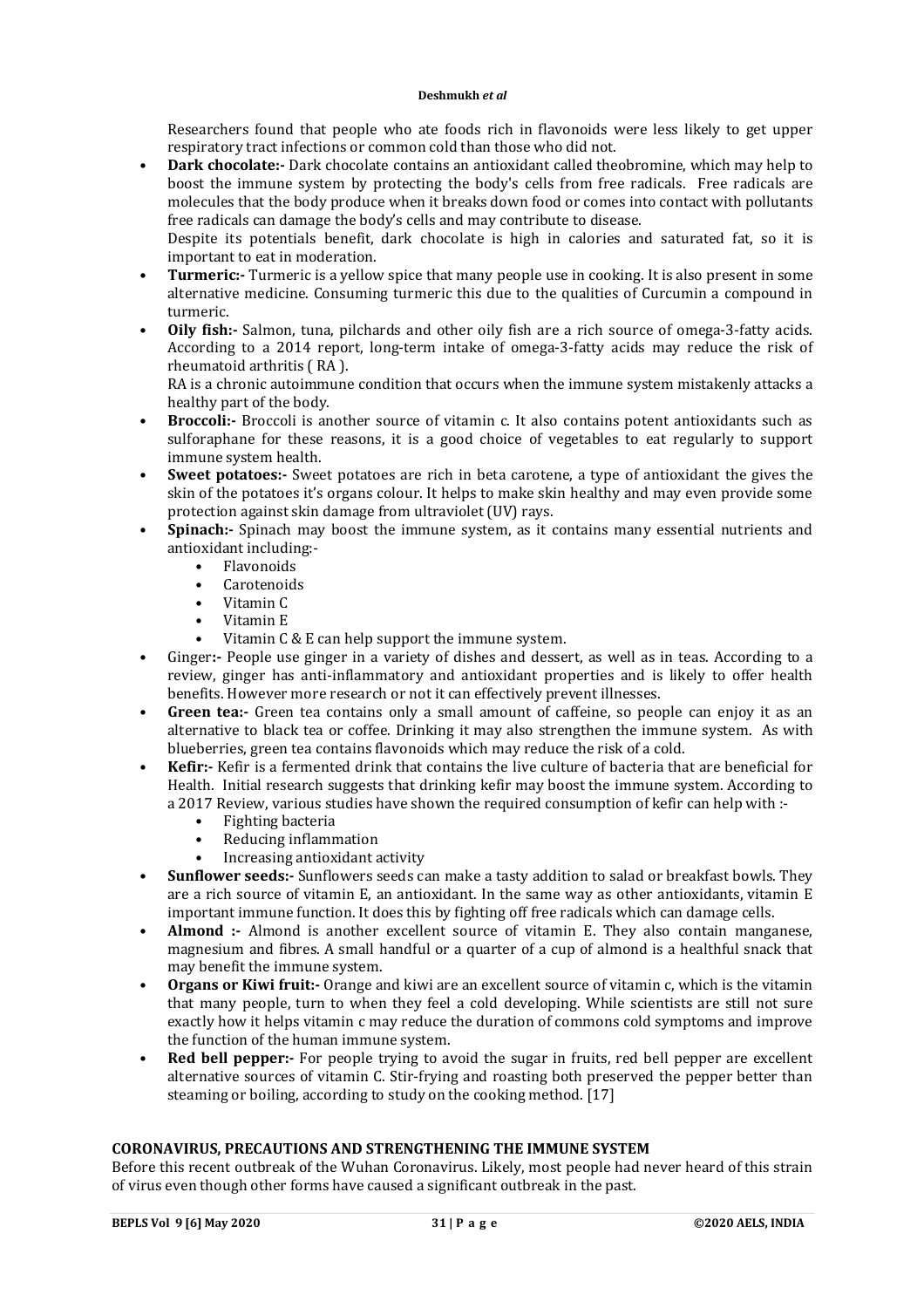A coronavirus is a group of viruses that causes disease in human and other mammals, birds, bats and reptiles. When human is infected most forms of the virus causes mild respiratory infections bud as we have seen with the infection coronavirus in rare cases coronavirus infections can be lethal.

As of now, no vaccine has been for mutated for the novel coronavirus. In light of this fact, prevention appears to be the best cure available so far with coronavirus threatening to run riot in India here how you can keep yourself safe from the scourge.



**Fig 6 :– Wearing a Mask as a Preventive Measure to Keep Coronavirus Away** Here is the measure you need to take to keep the virus at bay:-

- Avoid close contact with a person who is sick. Maintain at least yourself feet distance who is coughing or sneezing.
- Avoid touching your eyes, nose and mouth.
- Stay home when you are sick.
- Cover your cough or sneeze with a tissue other dispose of the tissue safely.
- Clean and disinfect frequently touched object and surface using a regular household cleaning spray or wipe.
- Wearing a mask it's not necessary unless you are taking care of an infected person. The centre for disease control (CDC) does recommend that only infected person wear a mask to prevent the spread of the virus.
- Wash your hand often with soap and water for at least 20 seconds, especially after going to the bathroom, before eating food and after blowing your nose, coughing or sneezing.
- If soap and water are not readily available, use an alcohol-based hand sanitizer with at least 60% alcohol always wash hand with soap and water when hands are visibly dirty.
- If you have fever, cough and difficulty to breathing, seek medical attention immediately.
- Keep in mind the travel advisory set out by the Ministry of Health and welfare. [17,18]

# **CONCLUSION**

As is evident from this systematic review, Immunotherapies are an efficient therapeutic option intervention against COVID-19 and the main method in this regard such as using immunoglobulins and plasma therapy are expected to improve clinical outcome in COVID-19 infected patients.

### **REFERENCES**

- 1. Akram AminJafari, Sorayya Ghasemi (2020). , The possible of immunotherapy for COVID -19: A Systematic Review, International Immunopharmacology, 83 , 1-4. <https://doi.org/10.1016/j.intimp.2020.106455>
- 2. Kumar D, Malviya R, Kumar Sharma P.(2020). Coronavirus: A Review of COVID-19. EJMO;4(1):8–25.
- 3. Samir Jawhara, (2020). Could Intravenous Immunoglobulin Collected from Recovered Coronavirus Patients Protect against COVID-19 and Strengthen the Immune System of New Patients?, Int. J. Mol. Sci. 21, 2272, 1-5. doi:10. 3390/ijms21072272.
- 4. Beinortas T, Bauza K, Howick J, Nunan D, Mahtani KR. (2015). The first center for evidence-based medicine in Lithuania: an opportunity to change culture and improve clinical practice. J Evid Based Med.;8(2):108‐110. doi:10.1111/jebm.12156.
- 5. Dhama, K., Sharun, K., Tiwari, R., Dadar, M., Malik, Y. S., Singh, K. P., & Chaicumpa, W. (2020). COVID-19, an emerging coronavirus infection: advances and prospects in designing and developing vaccines,